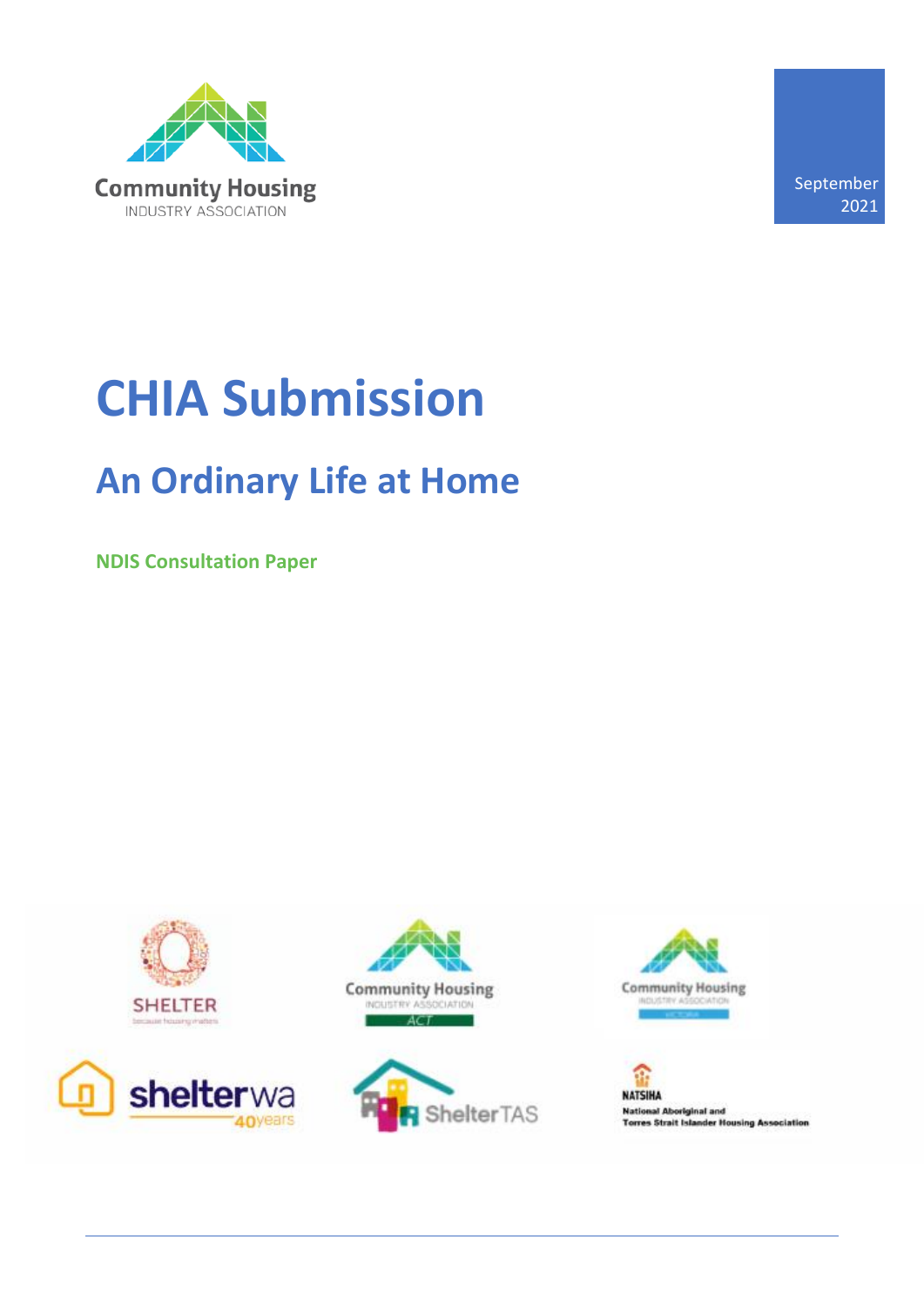

## **NDIS Consultation Paper – An Ordinary Life at Home**

**CHIA is the peak body representing not -for-profit community housing organisations (CHOs) across Australia. Our 150+ members manage a \$40 billion-plus portfolio of more than 100,000 homes, housing people on low incomes, disadvantaged in accessing suitable accommodation in the private market.** 

#### **Introduction**

The Community Housing Industry Association (CHIA) welcomes the opportunity to make this short response to the NDIS Consultation Paper, 'An Ordinary Life at Home'. Safe, secure, suitable, and affordable housing is essential for everyone and enables individuals to realise their full potential. People with disability face particular hurdles to securing housing because of discrimination, lower incomes, and inaccessible properties. While we acknowledge that the NDIA's remit does not extend to fixing all the housing issues faced by NDIS participants it can use its expertise and connections to influence other parts and levels of government to take action in areas they control. Strong direction through the new National Disability Strategy is essential if improvements are to be made.

The community housing industry provides one in four of Australia's social rental properties, complementing public housing. CHOs manage a \$40 billion-plus portfolio of more than 100,000 homes, housing people on low incomes disadvantaged in accessing suitable accommodation in the private market. Our members provide a diverse range of housing for Aboriginal people, people with disabilities and the formerly homeless. At least 30% of community housing households include at least one person with a disability.<sup>1</sup> In recent years allocations to community housing tenancies have predominantly been to households classified as 'priority need' a category which includes severe health and disability issues. Regrettably, data is not reported on the breakdown of allocations within the priority need category. At 30 June 2020, 39 CHOs had registered as SDA providers, though not all had developed accommodation at this point. Worth noting is that to date, two CHOs, BlueCHP and Summer Housing have been the largest providers of new SDA housing.

The community housing industry is ideally placed to deliver quality housing options to people with disability. Not only, are many experienced developers of new accommodation but we have the long running expertise of providing responsive tenancy management services to vulnerable households. We also work collaboratively with other sectors including support agencies and government. CHOs are also required to be registered in at least one of the three regulatory regimes operating across Australia. Annual compliance assessments against performance standards that include tenancy and asset management, community engagement, governance and financial viability provide assurance to our tenants and other stakeholders.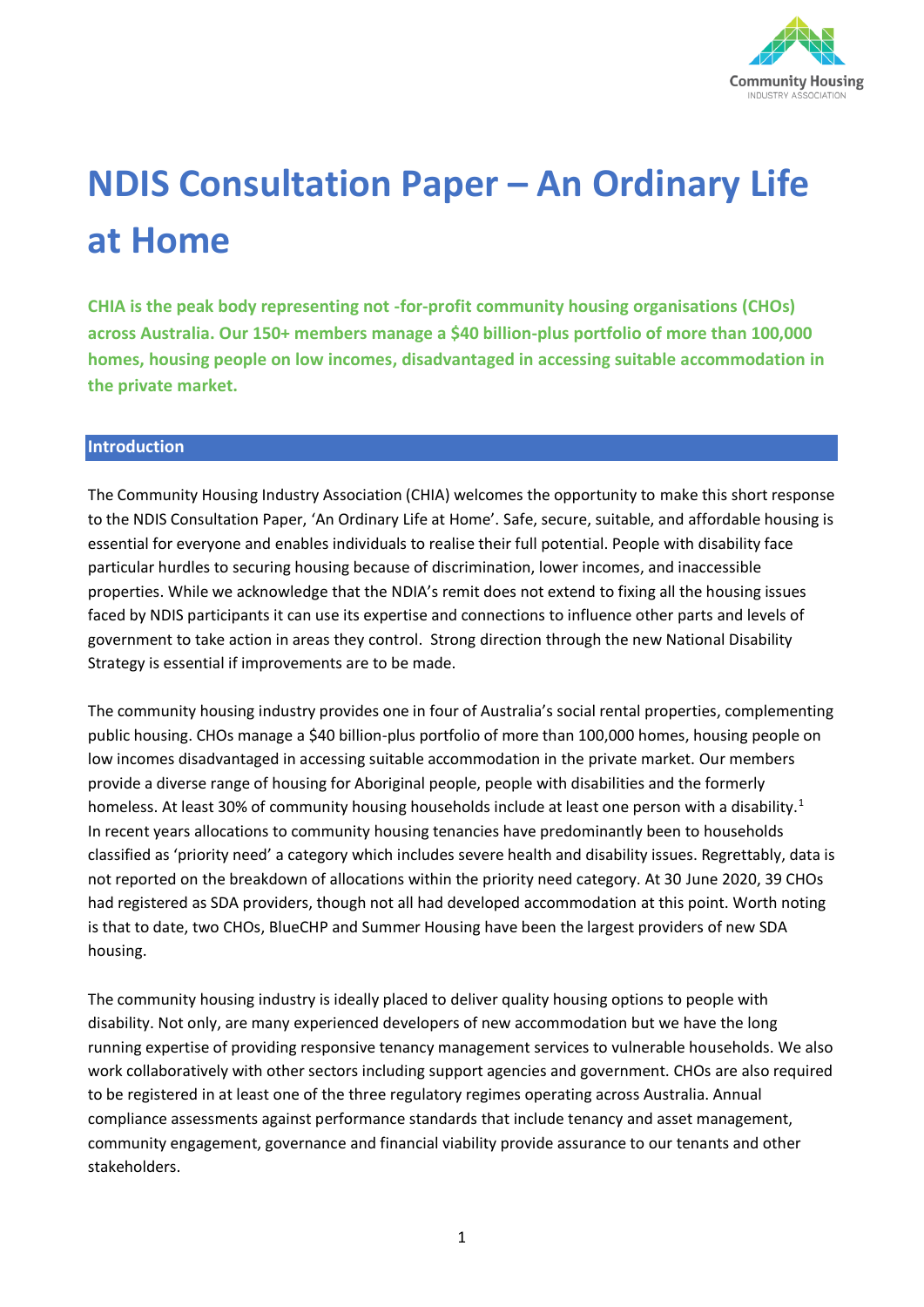

We understand the paper has been structured to encourage participants, families and carers. In CHIA's short submission we are solely focused on those areas where we have specific expertise and can provide an informed practitioner perspective. While we mention SDA, we recognise this option is not one most NDIS participants can access. Our main focus is on mainstream social and affordable housing options for people with disability.

Our recommendations are summarised below:

- 1. That the NDIA set up an appropriately constituted advisory group to oversee the collection, analysis and publication of data about housing needs.
- 2. The NDIA and/or DSS should commission research to demonstrate the benefits (including savings on support) that would be achieved through providing suitable housing
- 3. The NDIA should advocate for the housing needs of NDIS participants with government departments and agencies responsible for mainstream housing,
- 4. The NDIA and DSS should co-ordinate an expert group to help it develop a strategic response to the non-SDA housing challenge for NDIS participants. The process could be driven by the Disability Reform Council
- 5. Measures to help NDIS participants in severe housing stress should be investigated, possibly through providing a top up payment to bridge the gap between the market rent and what an individual can afford to pay from their disability support payment.
- 6. There is significant opportunity to build the capacity of individual registered community housing organisations to play a market stewardship role by facilitating access to a broad range of housing providers
- 7. NDIA with DSS should explore the potential for development of accessible housing registers in Australia through initial piloting in one State or Territory
- 8. The NDIA and DSS should support the development of a community housing industry standard for disability housing that defines minimum expectations through to what constitutes excellence
- 9. *A national research centre on contemporary housing for people with disability* should be established to measure outcomes, share technology and design innovations and promote best practice
- 10. The NDIA should be working with the States and Territories to support the redevelopment of their SDA assets where they are no longer fit for purpose.

#### **Housing Need**

While the funding of specialist disability accommodation through the NDIS will assist those individuals with the most significant functional and support needs in the housing, this is a small proportion (as the paper acknowledges) of those in unsuitable and / or unaffordable housing. By your own estimates 'as at 31 December 2020, there were 76,062 plans with a 'Where I Live' goal identified, …….. 17.6% of total NDIS active participants'.

Publicly available information about the current shortfall and projected future housing needs and aspirations for people with disability is, however, extremely patchy. Information that provides a strategic overview of needs at the national, state / territory and regional levels would allow individual SDA accommodation providers to plan ahead, but would also inform the development of broader national and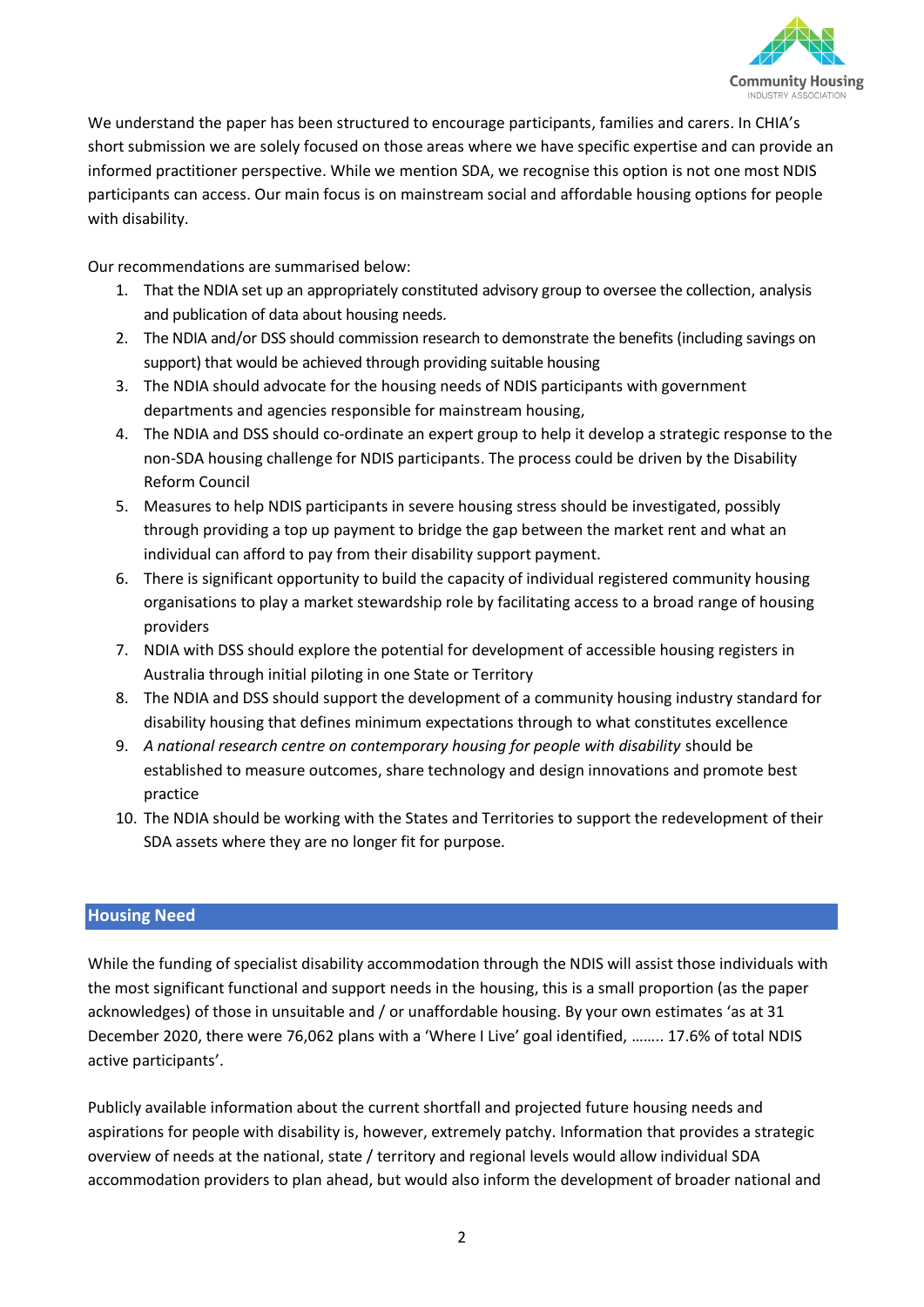

state / territory housing strategies. In addition, it would assist organisations responding to NDUSTRY A social and affordable housing programs (such as the Victorian Government's Big Housing Build) to tailor their proposals to better meet the needs of NDIS participants. Last but not least it would also inform the new National Disability Strategy and ensure that its housing actions are properly targeted.

The NDIA has an important role to play informing housing policy responses to housing needs for NDIS participants. Through the development of the [National Disability Data Asset](https://ndda.gov.au/) the agency is well placed to analyse, make accessible, and publish data on an annual basis on housing needs; perhaps in collaboration with the AIHW. As a first step the information held in the 75,000 plus plans should be reviewed to identify the data that is available for categorisation and which would assist in strategic planning such as

- location, size and type of accommodation needed
- employment status
- household characteristics

This will also be invaluable information to inform how the NDIA 'could use policy and pricing as a way to drive the (SDA) market'.

**Recommendation 1**: That the NDIA set up an appropriately constituted advisory group to oversee the collection, analysis and publication of data about housing needs.

#### **Working with Government and other Actors to increase non-SDA housing options**

Of those NDIS participants seeking support through a home and living plan to improve their housing situation, the vast majority (94%) are not living in SDA. Figure 1 overleaf illustrates the variety of housing options potentially open to NDIS participants. It explains the importance of the NDIA engaging directly with other government and industry actors to increase accessibility by NDIS participants to these options. Given very low employment rates of NDIS participants, it is probably reasonable to assume most seeking housing will have low incomes and need social and affordable housing. While as noted earlier little data is available, research conducted in 2015 *NDIS, housing assistance and choice and control for people with disability* <sup>2</sup> suggested that there was 'an estimated unmet need in affordable housing for between 83,000–122,000 NDIS participants at full rollout of the scheme in 2019'.



Social and affordable housing is in extremely short supply across all parts of Australia. Perhaps the most

meaningful measure of this lack of social and affordable housing in Australia, is the long-term reduction in supply. Taking into account both public housing and community housing nationally, the gross number of social rental lettings dropped from 52,000 in 1997

Source: Joseph Connellan **MC Two Pty** 

**Ltd**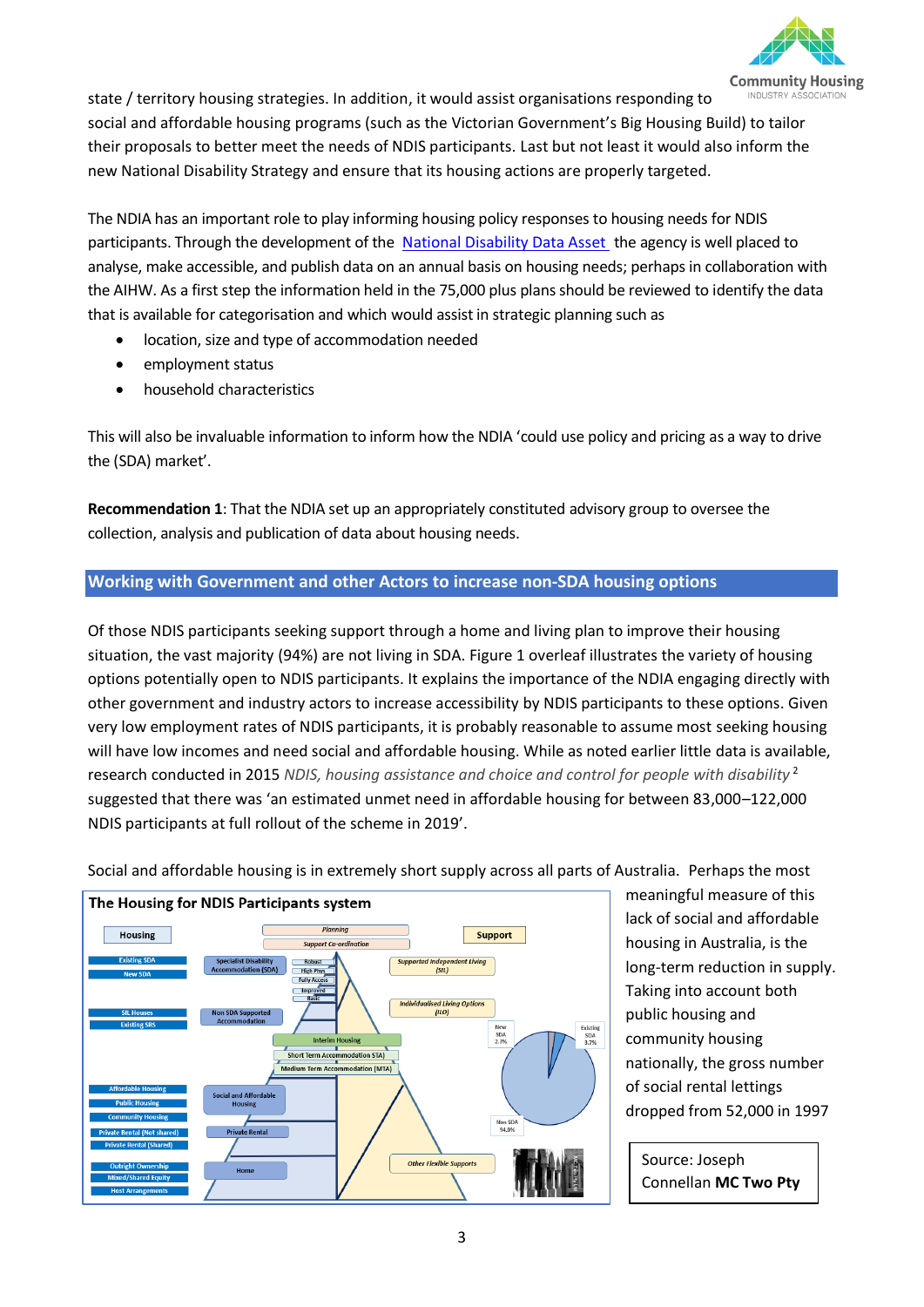

to 35,000 in 2017 – an absolute decline of a third<sup>3</sup>. Pro rata to population, this represents an effective reduction in social housing supply of some 50%. This has resulted from the virtual cessation of new construction, as well as from the diminished number of existing social rental homes becoming available for re-letting each year – this, in turn, reflecting the declining proportion of existing tenants with the capacity to transition into the private market.

Compounding this overall shortage in social and affordable housing is that many of these dwellings may be unsuitable and / or inaccessible for people with disabilities.

While the NDIA is not responsible for planning, funding or administering social and affordable housing it can still play an important role by using the information it holds. Individuals are not able to realise their goals without a quality housing solution. The NDIA with its connections can illustrate the need for affordable and accessible housing by NDIS participants to the government departments and agencies at both the Commonwealth and State and Territory Governments.

In addition to collating information on housing need mentioned earlier, the NDIA and/or DSS as the policy agency should be commissioning research to demonstrate the benefits (including savings on support and the achievement of an individual's goals) that would be achieved through providing suitable housing. **(Recommendation 2)**

More appropriate home and living arrangements will result in reduced health and support costs for NDIS participants and increase their opportunities for social and economic participation – access to affordable housing will result in reduced costs in other support systems. Infrastructure Australia in its 2021 Australian Infrastructure Plan has recommended that '*there need to be more fully developed business cases that capture and assess the wider societal and economic benefits of social and affordable rental housing programs'*. 4

The NDIA should both advocate for the housing needs of NDIS participants with government departments and agencies responsible for mainstream housing, making this commitment in its own plans and, also build the evidence base to demonstrate that investment in social and affordable housing is not an impost to governments. (**Recommendation 3)**.

The 2010-2020 National Disability Strategy pledged but failed to progress several housing commitments. Under Policy Direction 3 in economic security '*Improve access to housing options that are affordable and provide security of tenure*' commitments were made to:

- 1. Develop innovative options to improve affordability and security of housing across all forms of tenure.
- 2. At the review points of the National Affordable Housing Agreement and related National Partnership agreements, parties agree to consider including strategies consistent with the Strategy, to ensure they address the housing needs of people with disability.

The NDIA, we trust has already made a strong case for housing commitments and targets to be included in the new National Disability Strategy. With the Productivity Commission about to launch their review into the current Commonwealth / State Housing agreements (the National Housing and Homeless Agreement – NHHA) prior to their renegotiation during 2022/23, the NDIA has an opportunity to prepare its evidence and ensure that people with disability are accorded priority in the new agreements.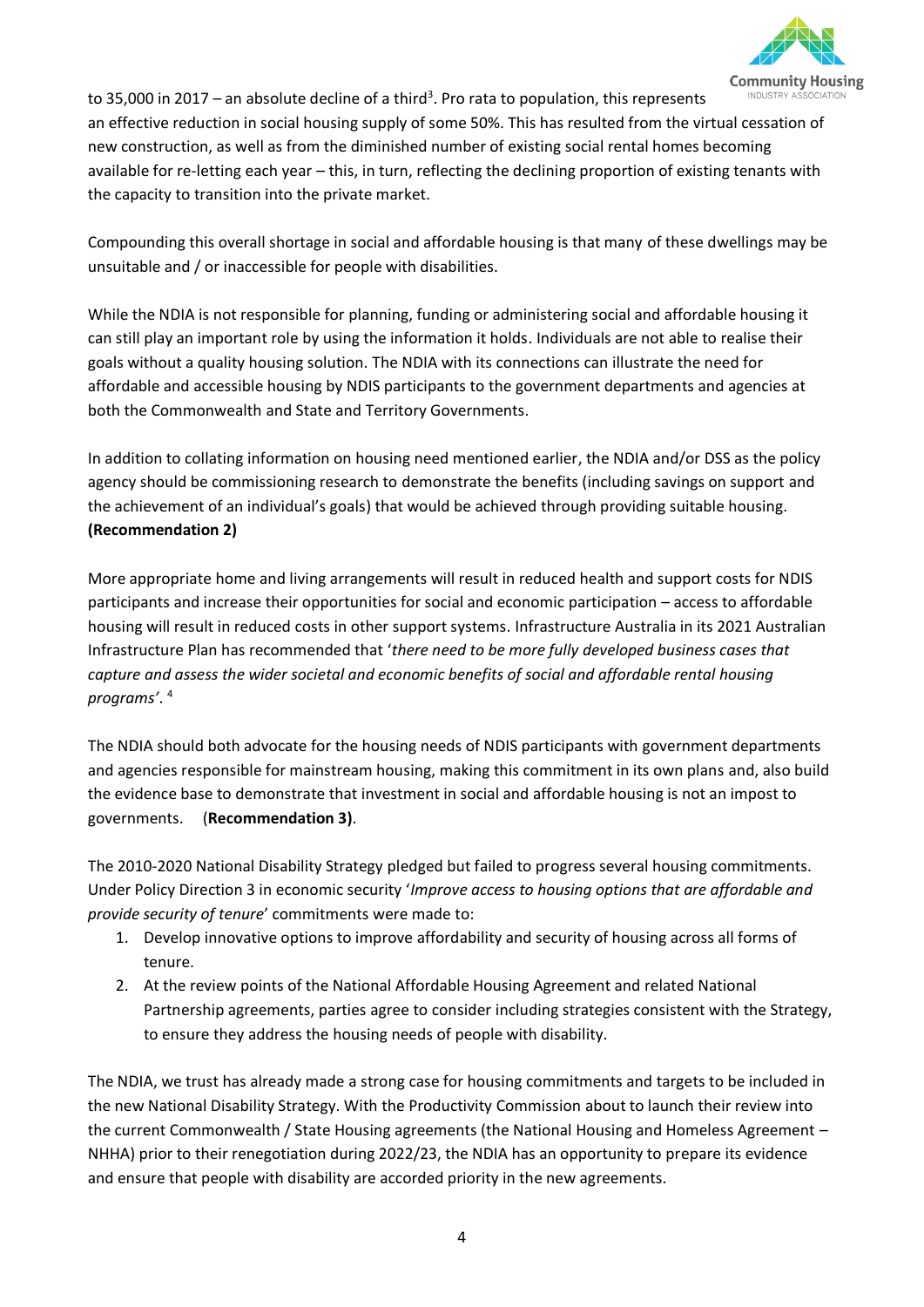

The NDIA should also be engaging through its local offices with State and Territory housing colleagues to provide data and information to assist with respective housing strategy development. While the need to provide housing for people with disability is may be acknowledged as for example in the NSW Housing Strategy<sup>5</sup> there are rarely any specific actions to address the need. The NDIA is in an excellent position to provide State and Territory governments with information to assist their strategic planning to recognise the housing needs of people with disability.

Addressing the existing shortfalls in social and affordable rental housing for lower income households will take time. Interim measures to help NDIS participants in severe housing stress should be investigated, possibly through providing a top up payment to bridge the gap between the market rent and what an individual can afford to pay from their disability support payment. **(Recommendation 4)**

We recognise there are existing consultative forums for SDA. However, given the NDIA does have some responsibility for assisting participants to meet their housing goals though Home and Living funding of supports, we believe the agency in conjunction with the DSS is ideally placed to co-ordinate an expert group to help it develop a strategic response to the non-SDA housing challenge for NDIS participants. This group can be drawn from industry, other parts of government and participants. The process could be driven by the Disability Reform Council given the need for Commonwealth and State / Territory co-ordination and the Council's role in disability policy and implementation **(Recommendation 5).**

#### **Navigating the Housing System**

Given the relative absence of information about housing that is suitable for people with disability together with its actual scarcity there is merit in the consultation paper focusing on how to improve mechanisms to assist NDIS participants to navigate housing systems. This includes increasing the capacity and capability of local area co-ordinators (LACs), Community Connectors, and Support Coordinators to assist NDIS participants identify housing options and plan their housing.

Individuals will need information and connections to enable them to assist their participants beyond SDA and other NDIS funded housing options. The NDIA should be facilitating these connections and exchange of expertise with local housing and homelessness organisations, funding services where this is needed to train, assist with housing assessments etc. It is worth noting that some 35,000 people with disability are already housed by CHOs. There is a significant opportunity to build the capacity of individual registered community housing organisations to play a market stewardship role by facilitating access to a broad range of housing providers. **(Recommendation 6).** 

NDIS participants can access information about SDA and other disability housing options through search websites The Housing Hub and Nest, and more recently the NDIAs SDA Finder.

But an ongoing challenge for people needing accessible housing is the invisibility of housing in the private market with accessibility features. Within the social housing sector, neither state housing authorities nor community housing organisations make information available about the location of accessible properties.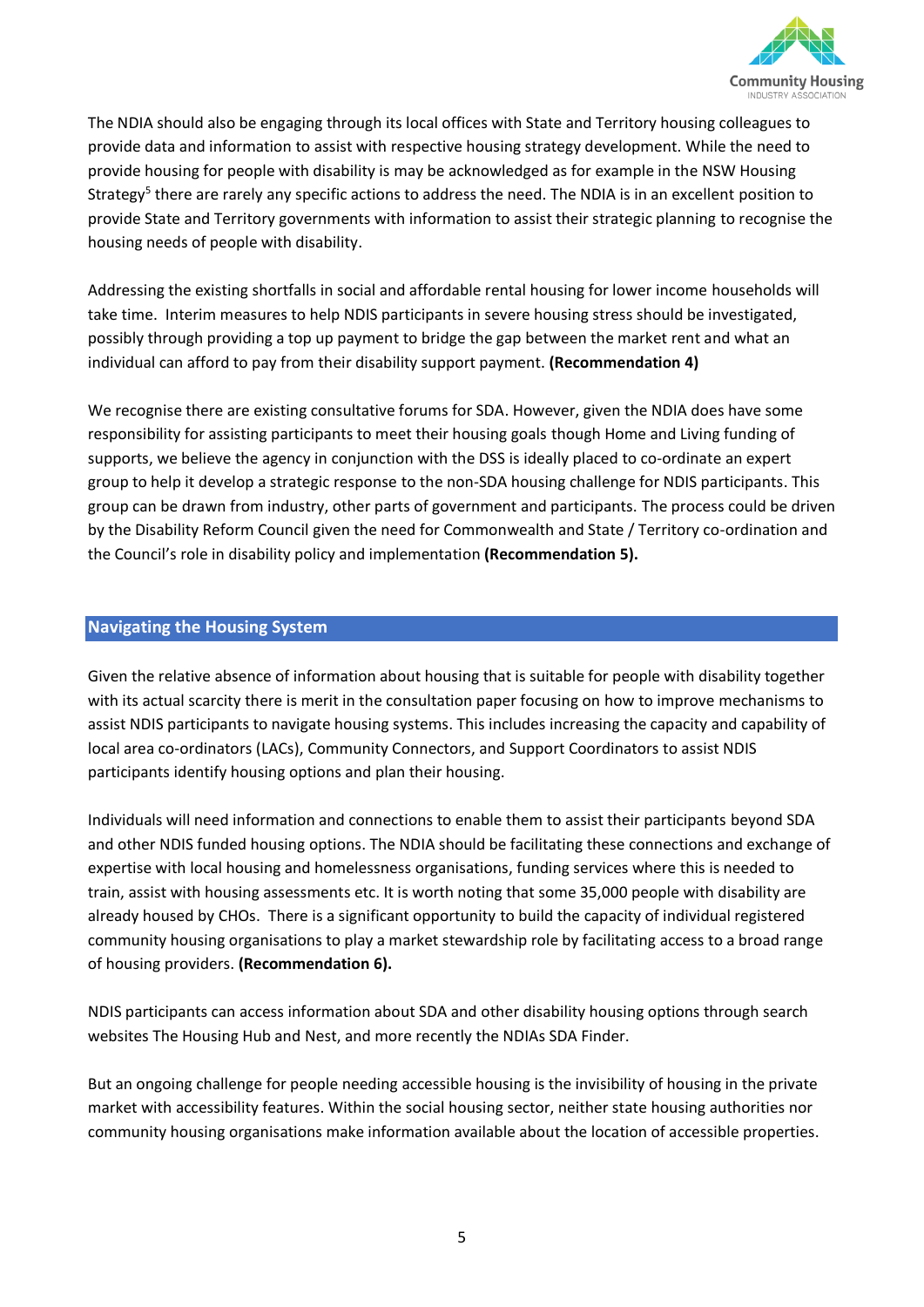

Accessible housing registers help widen the information available about potential housing options for people with disability in mainstream markets. One international example is the London Accessible Housing Register<sup>6</sup> which has been in place for 15 years and was the subject of a favourable evaluation in 2011<sup>7</sup>. Initially piloted by two London Borough Councils it involved the development of improved property survey methodologies to identify accessible and adaptable homes which then enabled better targeting of allocations. The evaluation found that one of the Councils – Kensington and Chelsea 'more than doubled the number of lettings involving disabled people appropriately rehoused from 5% to 12% of total council lets'.

Development of accessible housing registers should be further explored in Australia to increase information about housing options for people with disability.

NDIA with DSS should explore the potential for development of accessible housing registers in Australia through initial piloting in one State or Territory, working in partnership with relevant disability research centres. **(Recommendation 7).**

#### **Strengthening Current Housing Responses**

#### **Quality Tenancy Management**

By requiring SDA providers to register the NDIA there is recognition that housing should be provided by reputable organisations. However, where this accommodation is rented there are currently no expectations of the tenancy management services. The community housing sector is regulated and thus has performance standards it is required to meet, but we believe there is further scope for demonstrating service excellence for people with disability.

The community housing industry is already working on additional more aspirational industry standards to set out how we deliver specialist services. The Department of Veterans' Services have funded CHIA to develop a standard for veterans housing. Two philanthropic foundations are also supporting another standard in responding to victim / survivors of domestic and family violence. In both cases the standards are informed by people with lived experience.

There is potential for the NDIA and DSS to support the development of a similar industry standard for disability housing that:

- 1. defines minimum expectations through to what constitutes excellence
- 2. considers tenancy management responses that are standard for any household through to enhancements required for people with complex needs
- **3.** also considers likely directions and support for tenancy management, assessment management and property standards
- **4.** recognises the need to empower applicants and tenants (**Recommendation 8)**

#### **Housing Design**

The paper also notes the need to consider alternative housing options and also to recognise design excellence. We would be keen to see a focus by the NDIA on innovative housing design and showcase innovative approaches already developed though the SDA funding model. In our federal government prebudget submission in December 2019, we suggested establishing *a national research centre on*